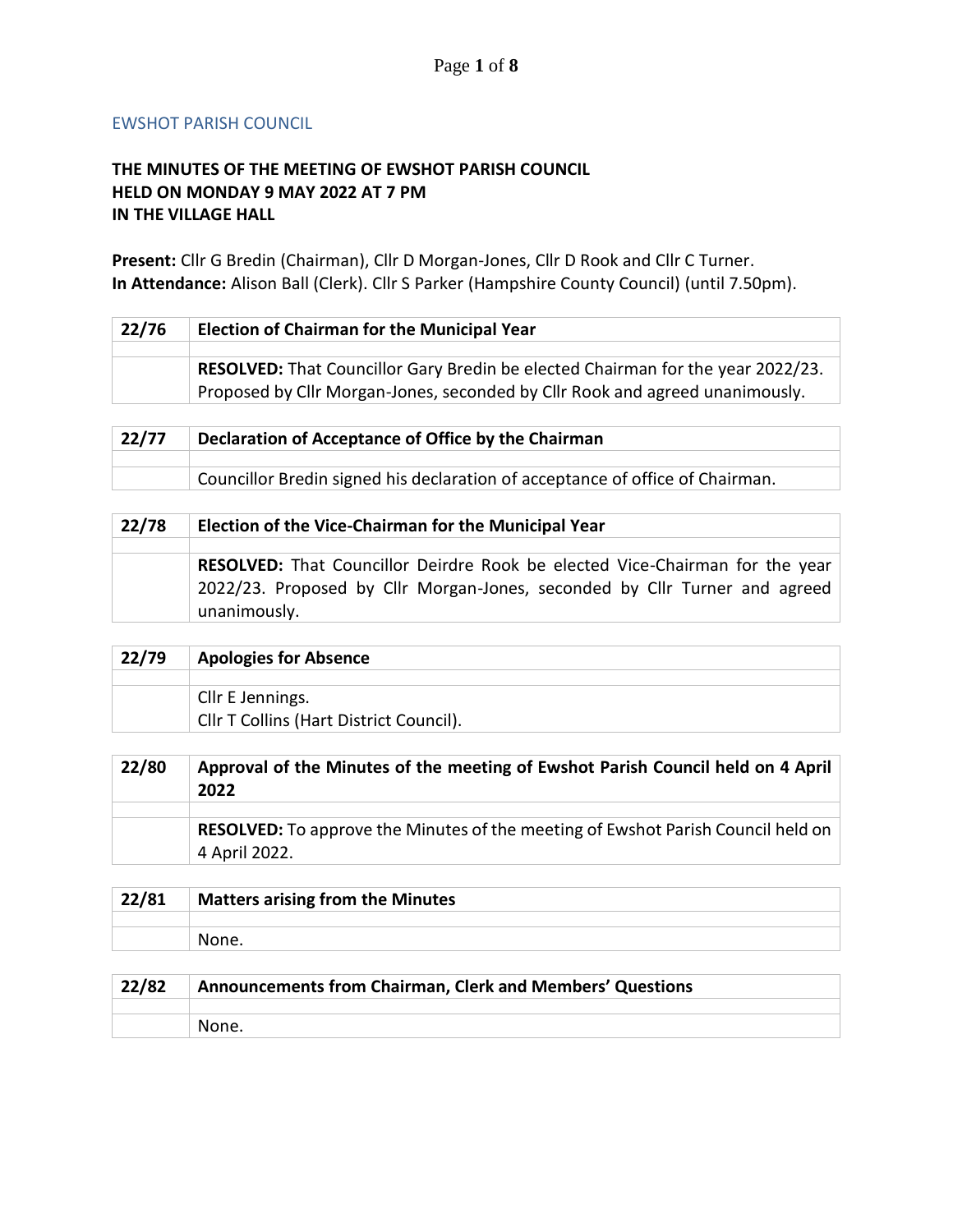| 22/83 | <b>District and County Council Report</b>                                                    |
|-------|----------------------------------------------------------------------------------------------|
|       |                                                                                              |
|       | <b>Hart District Council (HDC):-</b>                                                         |
|       | None.                                                                                        |
|       | <b>Hampshire County Council (HCC):-</b>                                                      |
|       | Cllr Parker advised that he would be circulating his regular report with updates<br>shortly. |

| 22/84 | Declaration of Interests and Requests for Dispensations |
|-------|---------------------------------------------------------|
|       |                                                         |
|       | None.                                                   |

| 22/85 | <b>Public Participation</b> |
|-------|-----------------------------|
|       |                             |
|       | None.                       |

| 22/86 | <b>Neighbourhood Development Plan</b>                                                                                                                      |
|-------|------------------------------------------------------------------------------------------------------------------------------------------------------------|
|       |                                                                                                                                                            |
|       | Cllr Morgan-Jones confirmed he was due to meet with a resident who had<br>experience of putting together NDPs and he would report back after that meeting. |

| 22/87 | <b>Platinum Jubilee</b>                                                                                                                                                                                                                                                                                            |
|-------|--------------------------------------------------------------------------------------------------------------------------------------------------------------------------------------------------------------------------------------------------------------------------------------------------------------------|
|       |                                                                                                                                                                                                                                                                                                                    |
|       | It was noted that the £1,000 grant from HDC for the costs associated with the<br>Jubilee lunch for older people had been received. The Village Show Committee<br>were making all the necessary arrangements for this and had requested that the<br>£1,000 be transferred to them as they were now incurring costs. |
|       | <b>RESOLVED:</b> That the £1,000 received from HDC as funding towards the Jubilee<br>events be awarded to the Village Show Committee as a grant to fund the lunch for<br>older people taking place on Friday 3 June 2022.                                                                                          |
|       | The Chairman advised that the Beacon had been built and an application to the<br>Safety Advisory Group had been completed for submission shortly. A risk<br>assessment for the event had also been carried out. It had been agreed that the<br>event would not include fireworks.                                  |
|       | The landowner had been asked to give permission for the event in writing and once<br>this had been received the Clerk would follow up with the insurance company to<br>ensure cover was being provided.                                                                                                            |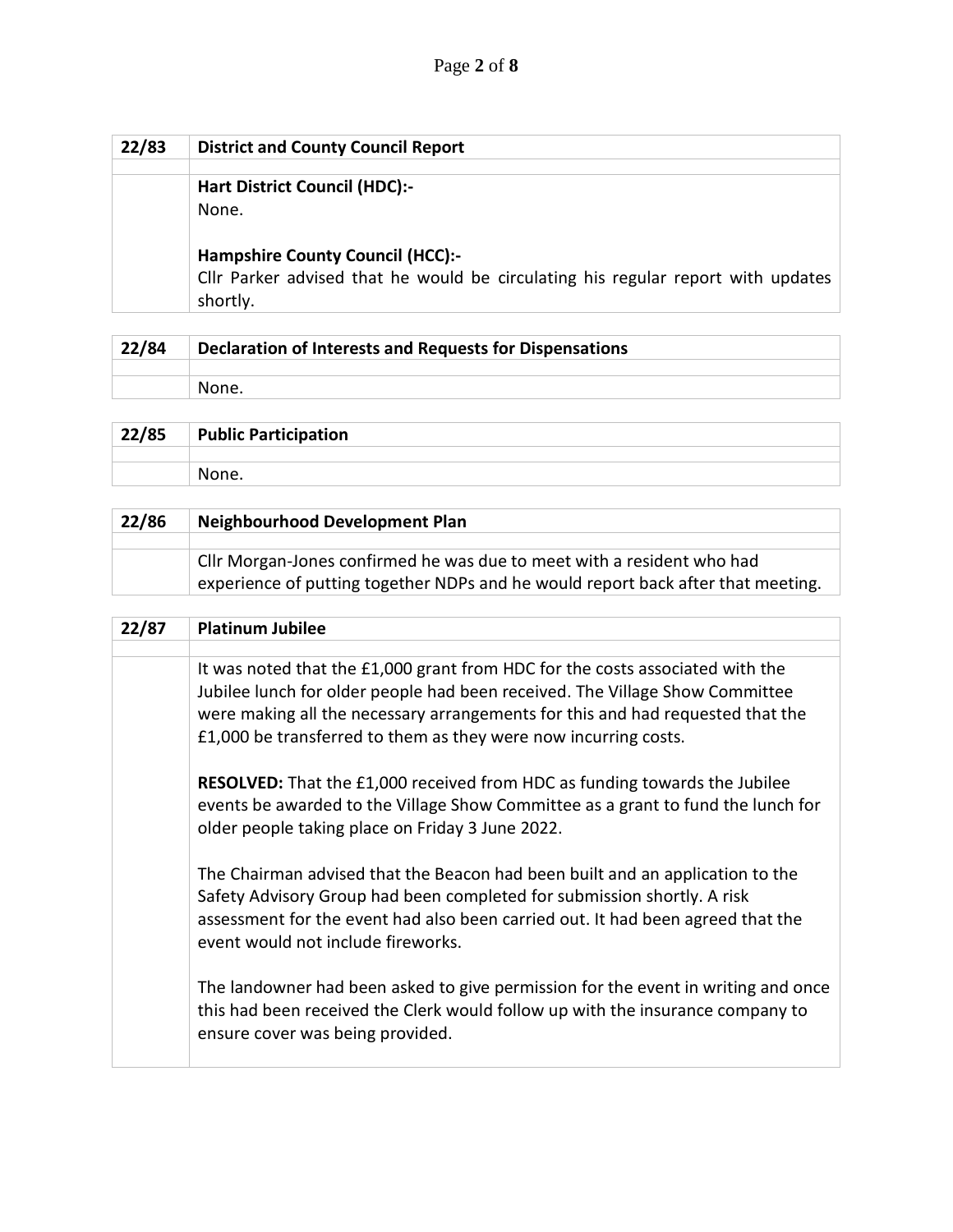The Chairman asked that anyone who could help out with being a marshal on the night to let him know and he would make sure they had a high-viz jacket and instructions.

It was suggested that an official flag for the Jubilee be purchased to fly over the Jubilee weekend. The Clerk agreed to find a supplier and get costs.

| 22/88 | <b>Highways Issues at Doras Green</b>                                                                                                                                                                                                                            |
|-------|------------------------------------------------------------------------------------------------------------------------------------------------------------------------------------------------------------------------------------------------------------------|
|       |                                                                                                                                                                                                                                                                  |
|       | The new STOP sign had been installed at Doras Lane and work was ongoing to see if<br>it would be possible to install an electronic vehicle activated sign. It was felt that the<br>STOP sign was helping and people did seem to now be stopping at the junction. |
|       | Cllr Turner advised that the anti slip surface had been removed and not replaced and<br>he was aware that there was some signage laid on the ground and not installed at<br>the junction. Both these would be raised with Hampshire Highways.                    |

| 22/89 | Highways Issues as a result of the temporary closure of Redfields Lane |  |  |  |
|-------|------------------------------------------------------------------------|--|--|--|
|       |                                                                        |  |  |  |
|       | There was nothing new to report on this.                               |  |  |  |
|       |                                                                        |  |  |  |

| 22/90 | A287                                                                                                                                                                                                                                                                                                              |
|-------|-------------------------------------------------------------------------------------------------------------------------------------------------------------------------------------------------------------------------------------------------------------------------------------------------------------------|
|       |                                                                                                                                                                                                                                                                                                                   |
|       | Cllr Turner agreed to follow up on action being taken by Hampshire Highways on the<br>flooding at the top of the A287. It was suggested that Hampshire Highways look at<br>extending the kerb edging in this location as without doing this the drains would<br>keep being blocked by the debris from the verges. |

| 22/91 | <b>Beacon Hill Road</b>                                                                                                                                                                                                                |
|-------|----------------------------------------------------------------------------------------------------------------------------------------------------------------------------------------------------------------------------------------|
|       |                                                                                                                                                                                                                                        |
|       | CIIr Turner advised that he was due to meet with residents from Beacon Hill<br>immediately after the meeting to listen to concerns. Following the meeting he would<br>liaise with Hampshire Highways to see if anything could be done. |

| 22/92 | <b>Hampshire Local Transport Plan Discussion</b>                                                                                                                                                                                                                                                                                                                                                   |  |  |  |  |
|-------|----------------------------------------------------------------------------------------------------------------------------------------------------------------------------------------------------------------------------------------------------------------------------------------------------------------------------------------------------------------------------------------------------|--|--|--|--|
|       |                                                                                                                                                                                                                                                                                                                                                                                                    |  |  |  |  |
|       | HCC were currently conducting a consultation on a Local Transport Plan (LTP) which<br>set out the vision for the future transport and travel infrastructure. The LTP<br>described HCCs transport vision for 2050 setting out the key transport outcomes<br>hoping to be achieved and the principles that would guide future investment and<br>decision making in relation to transport and travel. |  |  |  |  |
|       | It was suggested that the Parish Council respond to the consultation and Cllr Turner<br>agreed to have a look at the response questionnaire and circulate a draft response<br>if appropriate.                                                                                                                                                                                                      |  |  |  |  |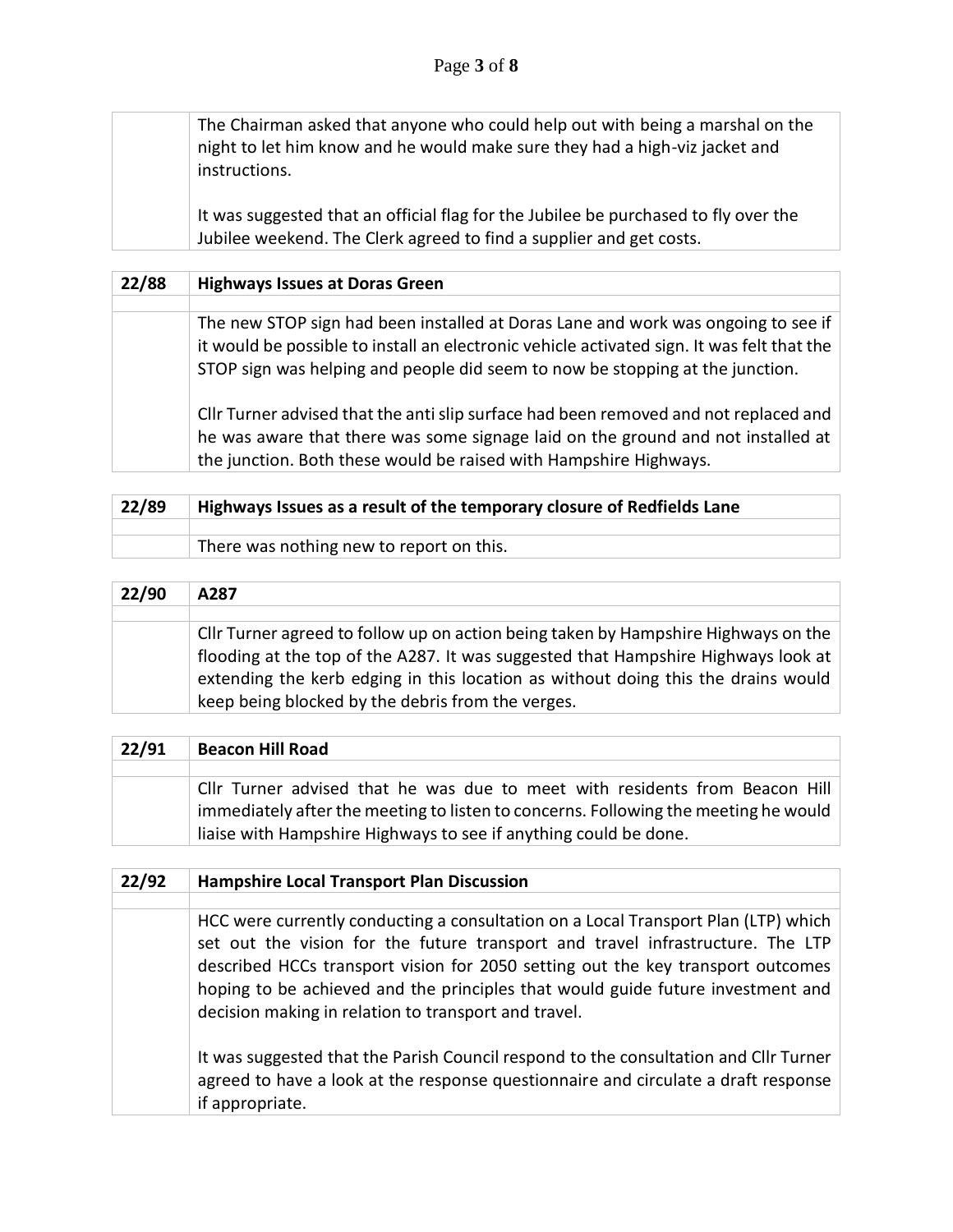| 22/93 | Lengthsman Agreement 2022/2023                                                                                                                                                                                                                                                                                                                                                                                                              |
|-------|---------------------------------------------------------------------------------------------------------------------------------------------------------------------------------------------------------------------------------------------------------------------------------------------------------------------------------------------------------------------------------------------------------------------------------------------|
|       |                                                                                                                                                                                                                                                                                                                                                                                                                                             |
|       | The lengthsman scheme would be continuing in 2022/2023 and members were<br>asked whether they wished the Parish Council to continue to be part of the scheme.<br>It was noted that during 2021/22 the lengthsman had cut back some of the verges<br>and hedges and had completed a number of litter picks. It was requested that a list<br>of all the works carried out by the lengthsman be circulated which the Chairman<br>agreed to do. |
|       | <b>RESOLVED:</b> That the Parish Council sign up to the Lengthsman Scheme for<br>2022/2023 and that the Chairman be authorised to sign the agreement for this.                                                                                                                                                                                                                                                                              |

## **22/94 Grass Cutting 2022**

It was noted that at the last meeting it had been reported that the Clerk had received an email from the contractor who had been engaged to cut the grass for three years from 2020 to say he would no longer be able carry this work out. The Clerk had contacted lots of alternative companies and had received a limited number of responses, some to say that they were already at full capacity for the year and would not be quoting. However, three quotes had been received, and the Clerk recommended that the cheapest quote be accepted. The company already carried out work for Fleet Town Council and a positive reference had been received from the Clerk at Fleet.

Due to the delay in being able to make a decision on the contract for grass cutting NJL Box Green had carried out a one off cut of the Recreation Ground and MGB Services had done a one off cut of the Play Area and Village Hall. This action had been agreed at the last meeting to stop the grass getting too long before a permanent contractor could be approved.

**RESOLVED:** That NJL Box Green be appointed as the Grass Cutting Contractor for 2022 and that the Chairman be authorised to sign the contract.

| 22/95 | <b>Bin Emptying 2022/2023</b>                                                                                                                                                                                                                                                                                                                                                                                                                                                                                                                                                    |
|-------|----------------------------------------------------------------------------------------------------------------------------------------------------------------------------------------------------------------------------------------------------------------------------------------------------------------------------------------------------------------------------------------------------------------------------------------------------------------------------------------------------------------------------------------------------------------------------------|
|       |                                                                                                                                                                                                                                                                                                                                                                                                                                                                                                                                                                                  |
|       | It was noted that at the last meeting the Clerk had advised that she had been<br>contacted by the contractor who emptied the bins on the recreation ground to say<br>prices would be going up £1 per bin per empty from 1 April. Quotes had been sought<br>from other companies to check if this was competitive and as some of the quotes<br>had been tied in with the grass cutting contract it had been agreed to delay a<br>decision on this contract. The current contractor had agreed to continue on a month<br>to month rolling contract until a decision could be made. |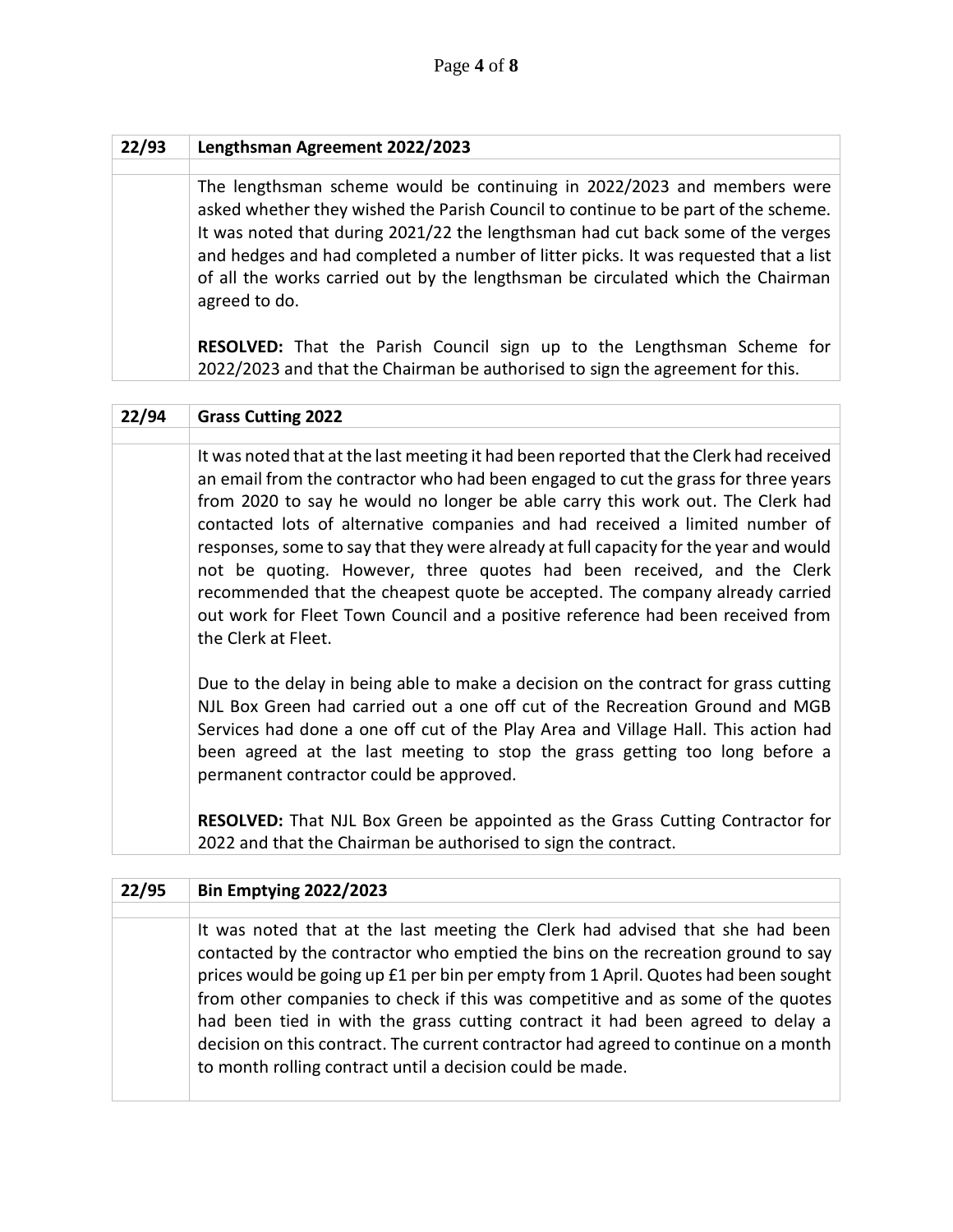Three quotes had been received and the Clerk did not recommend accepting the cheapest quote as this had been received from a very small company, based quite far away. The second cheapest quote was from the current provider who had proven to be reliable and was not a lot more expensive.

**RESOLVED:** To accept the quote from Larkstel for the emptying of the bins for 2022/2023 and that the Chairman be authorised to sign the contract.

(NOTE: Cllr Parker left the meeting on the conclusion of this item.)

| 22/96 | <b>Farnborough Airport</b>                                                                                                        |
|-------|-----------------------------------------------------------------------------------------------------------------------------------|
|       |                                                                                                                                   |
|       | The Chairman had advised that there was nothing to report.                                                                        |
|       | CIIr Turner requested that details of flight paths be shared with residents and it was<br>agreed to add something to the website. |

| 22/97 | Asset Register 2022/2023                                                                                                             |  |  |  |
|-------|--------------------------------------------------------------------------------------------------------------------------------------|--|--|--|
|       |                                                                                                                                      |  |  |  |
|       | The Asset Register had been reviewed and no changes were recommended at this<br>time. It would be kept under review during the year. |  |  |  |
|       | <b>RESOLVED:</b> That the review of the Asset Register be noted and it be adopted in its<br>current form.                            |  |  |  |

| 22/98 | Roles and Responsibilities 2022/2023 |                                                             |                      |                             |  |
|-------|--------------------------------------|-------------------------------------------------------------|----------------------|-----------------------------|--|
|       |                                      | <b>RESOLVED:</b> That the following appointments be agreed: |                      |                             |  |
|       |                                      | <b>Responsibilities</b>                                     |                      | Appointment                 |  |
|       |                                      | <b>Traffic and Highways</b>                                 |                      | <b>Cllr Turner</b>          |  |
|       |                                      | Planning                                                    |                      | <b>Cllr Rook</b>            |  |
|       |                                      | Estates                                                     |                      | Cllr Bredin   Cllr Jennings |  |
|       |                                      | Finance                                                     |                      | Cllr Turner                 |  |
|       |                                      | Responsible Finance Officer (RFO)                           |                      | Parish Clerk                |  |
|       |                                      | <b>HR</b> and Standards                                     |                      | Cllr Turner   Cllr Jennings |  |
|       |                                      | <b>Fundraising</b>                                          |                      | <b>Cllr Jennings</b>        |  |
|       |                                      | Parish Plan/Neighbourhood Plan                              |                      | <b>Cllr Morgan-Jones</b>    |  |
|       |                                      | <b>Operational Risk Management</b>                          |                      | <b>Cllr Morgan-Jones</b>    |  |
|       |                                      | and Contingency Planning                                    |                      |                             |  |
|       |                                      | <b>Representatives</b>                                      |                      |                             |  |
|       |                                      | Ewshot Village Hall:                                        | <b>Cllr Jennings</b> |                             |  |
|       |                                      | Crookham Alms-houses:                                       | <b>Cllr Bredin</b>   |                             |  |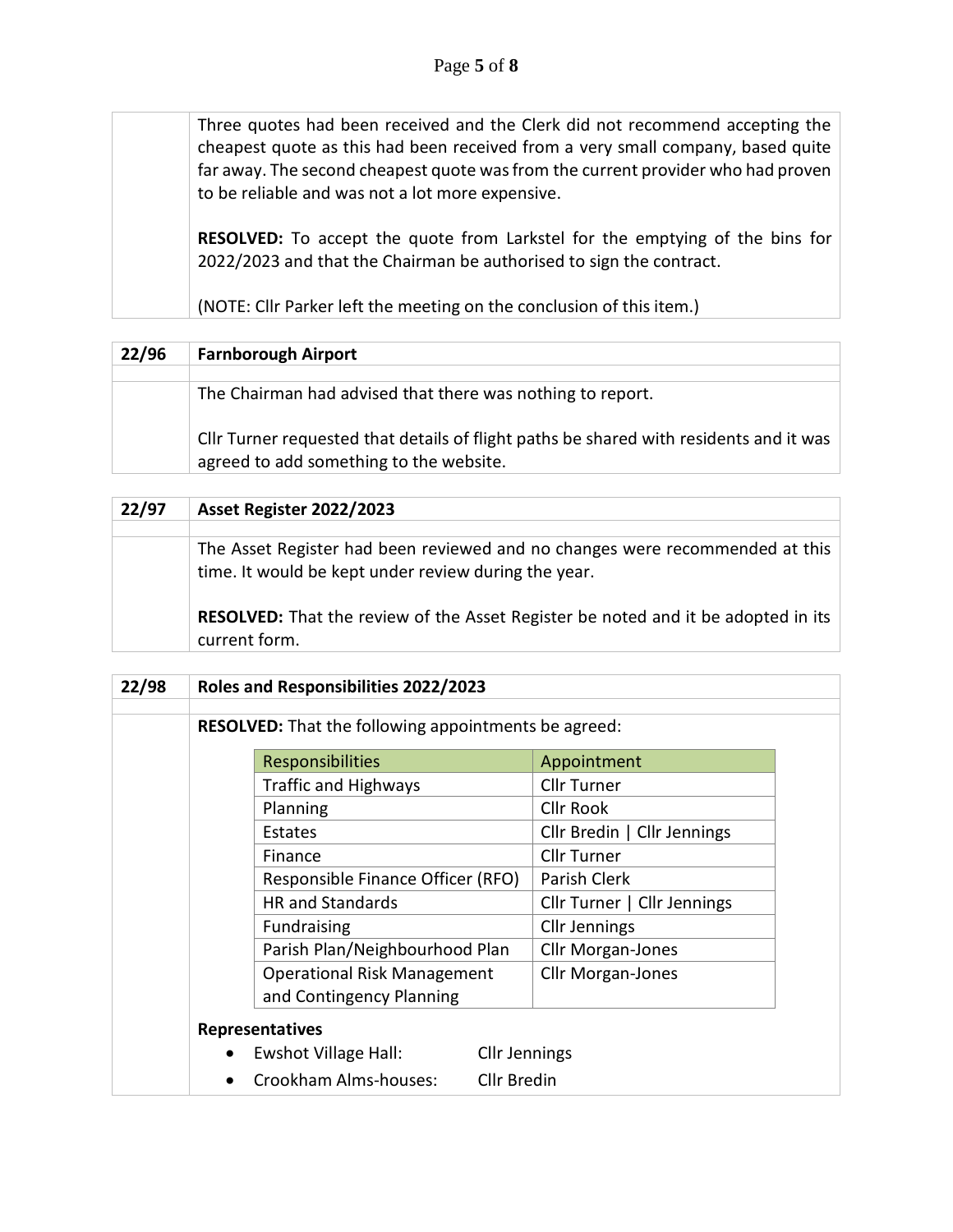| $\bullet$ HDATPC: | Cllr Bredin   Parish Clerk |  |
|-------------------|----------------------------|--|
|                   |                            |  |

| 22/99 | To appoint the Internal Auditor for 2022/2023                                           |  |  |
|-------|-----------------------------------------------------------------------------------------|--|--|
|       |                                                                                         |  |  |
|       | <b>RESOLVED:</b> To appoint Mike Platten of Farsight Consulting as the Internal Auditor |  |  |
|       | for 2022/2023.                                                                          |  |  |

| 22/100 | Summary of Payments and Receipts for Q4 to 31 March 2022                                                                                                                                                                                                                        |
|--------|---------------------------------------------------------------------------------------------------------------------------------------------------------------------------------------------------------------------------------------------------------------------------------|
|        |                                                                                                                                                                                                                                                                                 |
|        | A summary of the figures for quarter four had been circulated prior to the meeting.<br>This also showed the total spend to 31 March across the budget headings against<br>the budget for the year.                                                                              |
|        | It was noted that the overspend on the Grounds Contractors and Maintenance of<br>hedges, verges and ditches budgets would be partially offset against the underspend<br>on the Repairs and Maintenance budget with any additional funds needed coming<br>from general reserves. |
|        | The overspend on the capital budget was due to the costs involved in the two<br>elections held in 2021 which had not been predicted.                                                                                                                                            |
|        | <b>RESOLVED:</b> To approve the summary of receipts and payments for quarter four.                                                                                                                                                                                              |

| 22/101 | <b>Bank Reconciliation to 31 March 2022</b>                                                                    |
|--------|----------------------------------------------------------------------------------------------------------------|
|        |                                                                                                                |
|        | The RFO had produced a bank reconciliation to 31 March 2022 which had been<br>circulated prior to the meeting. |
|        | RESOLVED: To accept the bank reconciliation to 31 March 2022.                                                  |
|        |                                                                                                                |

| 22/102 | <b>Appointment of Bank Signatories</b>                                                                                                                                             |
|--------|------------------------------------------------------------------------------------------------------------------------------------------------------------------------------------|
|        |                                                                                                                                                                                    |
|        | It was noted that all councillors were appointed as Bank Signatories with the<br>majority having online access.<br><b>RESOLVED:</b> That the current arrangements were acceptable. |
|        |                                                                                                                                                                                    |
|        |                                                                                                                                                                                    |

| 22/103 | <b>Adoption of the Internal Auditors Report</b>                                        |
|--------|----------------------------------------------------------------------------------------|
|        |                                                                                        |
|        | Consideration was given to the report of the internal auditor which had been           |
|        | circulated prior to the meeting. All sections of the internal audit part of the Annual |
|        | Governance and Accountability Return (AGAR) had been signed off without any            |
|        | comments. It was noted that the internal auditor had suggested that VAT claims be      |
|        | aligned with financial year end and be submitted at the end of September and the       |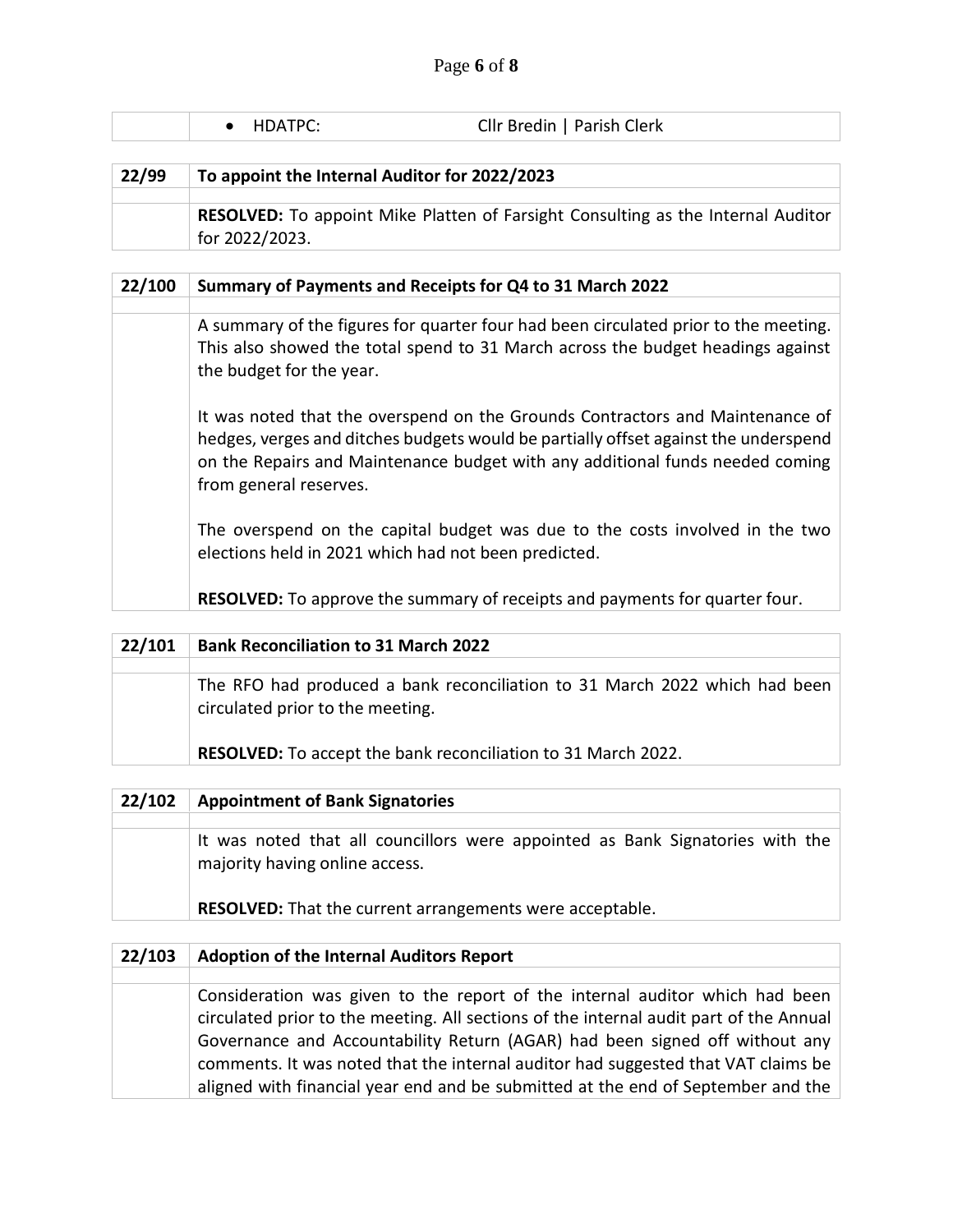end of March going forward. The Clerk agreed that this would be done, but additional claims would be made through the year if large sums for reclaiming built up.

**RESOLVED:** To accept and note the report of the internal auditor for the year 2021/2022.

| 22/104 | To receive and approve the Summary of Accounts for the year ended 31 March<br>2022                                                   |
|--------|--------------------------------------------------------------------------------------------------------------------------------------|
|        |                                                                                                                                      |
|        | Prior to the meeting the Clerk had circulated a summary of the 2021/22 accounts<br>which had already been subject to internal audit. |
|        | RESOLVED: That the summary of the accounts for 2021/22 be approved.                                                                  |

|        | Approval of Annual Return for the year ended 31 March 2022                                             |
|--------|--------------------------------------------------------------------------------------------------------|
|        |                                                                                                        |
| 22/105 | RESOLVED: To approve Section 1 - The Annual Governance Statement 2021/22 as<br>completed by the Clerk. |
|        |                                                                                                        |
| 22/106 | RESOLVED: To approve Section 2 - the Accounting Statements 2021/22 as<br>completed by the Clerk.       |
|        | Both sections were signed by the Clerk/RFO and Chairman of the meeting as<br>appropriate.              |

| 22/107 | To approve the dates for Electors Rights                                                                                                                                                                                                                                                                                                                                                          |
|--------|---------------------------------------------------------------------------------------------------------------------------------------------------------------------------------------------------------------------------------------------------------------------------------------------------------------------------------------------------------------------------------------------------|
|        |                                                                                                                                                                                                                                                                                                                                                                                                   |
|        | The Clerk advised that each year the parish council set a period of 30 working days<br>(which must include the first 10 working days of July) during which the accounts<br>would be avaible for inspection by the public. It was suggested that the period<br>commence on 6 June and end on 15 July as this was as soon as possible whilst<br>complying with the requirements of the legislation. |
|        | RESOLVED: That the period for the inspection of the accounts commence on 6 June<br>2022 and end on 15 July 2022.                                                                                                                                                                                                                                                                                  |

| 22/108 | <b>Payments</b>                       |         |
|--------|---------------------------------------|---------|
|        |                                       |         |
|        | The following payments were approved: |         |
|        | May Payroll                           | £472.30 |
|        | Clerk - AB - Stationery               | £6.04   |
|        | Gary Bredin - Printer Ink             | £24.00  |
|        | Larkstel - Bin emptying (May)         | £171.60 |